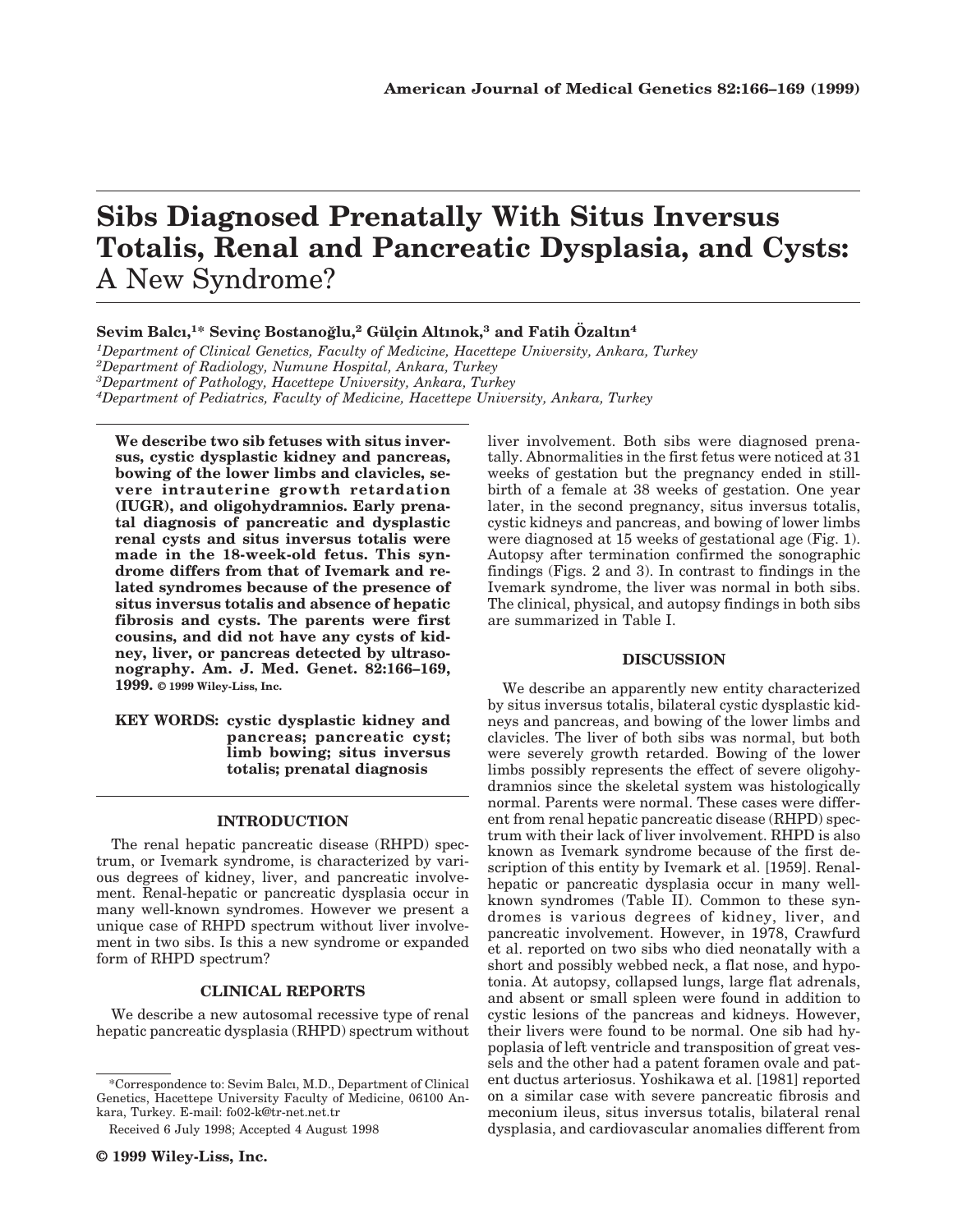

Fig. 1. **A:** Bowing of femora and protuberant abdomen were noted in Case 2. **B:** Situs inversus totalis, left sided liver, enlarged pancreas in Case 2.



Fig. 2. A: Pancreatic cystic dysplasia with ductal cysts and dilatation within the primitive mesenchyme in Case 1. B: Pancreatic cystic dysplasia with large ductal cysts within the primitive mesenchyme in Case 2.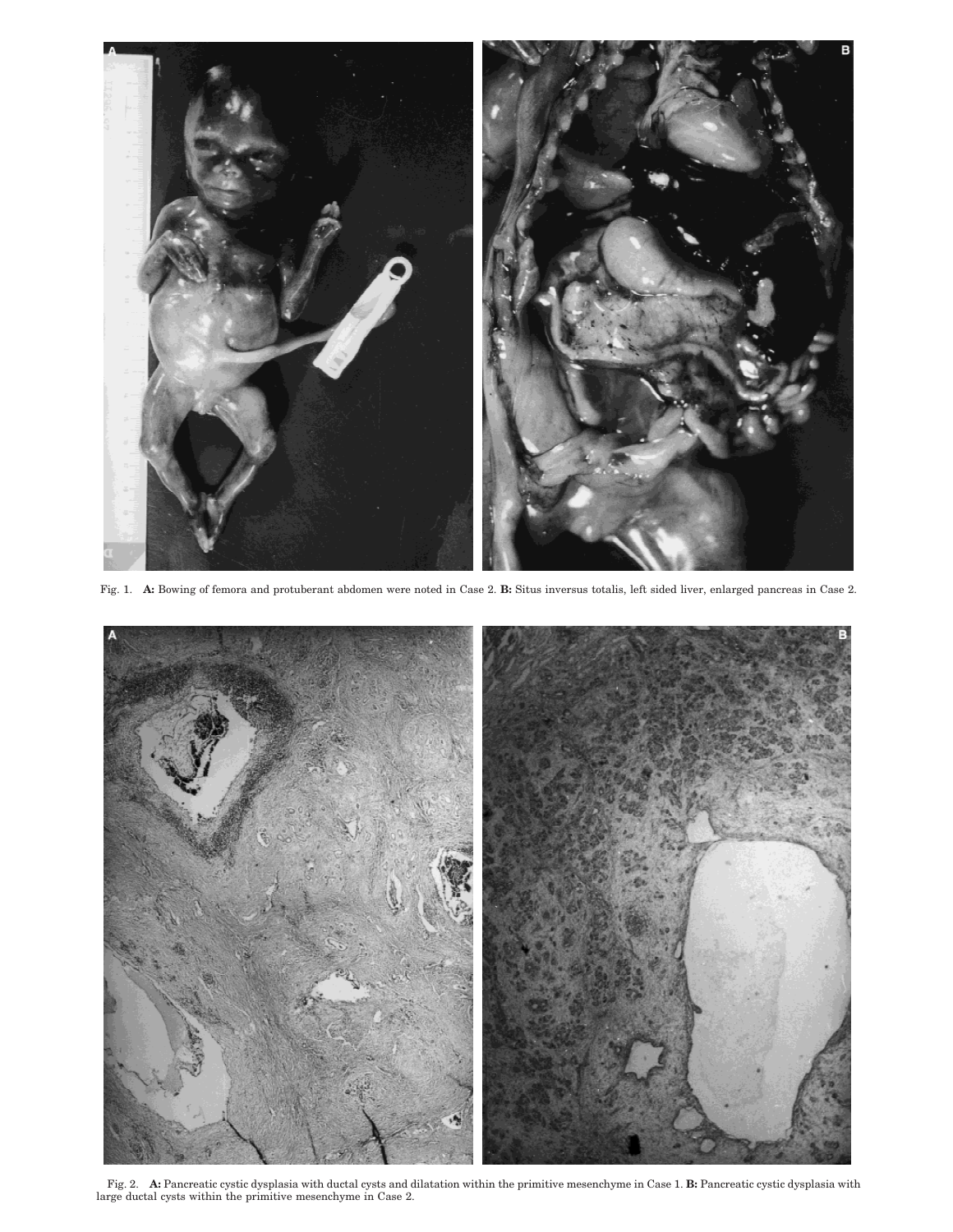

Fig. 3. A: Cystic dysplastic kidneys in Case 1: multiple cysts, primitive mesenchyme, and scanty glomeruli (HE  $\times$ 28). B: Cystic dysplastic kidneys in Case 2: multiple cysts, primitive mesenchyme, and scanty glomeruli (H